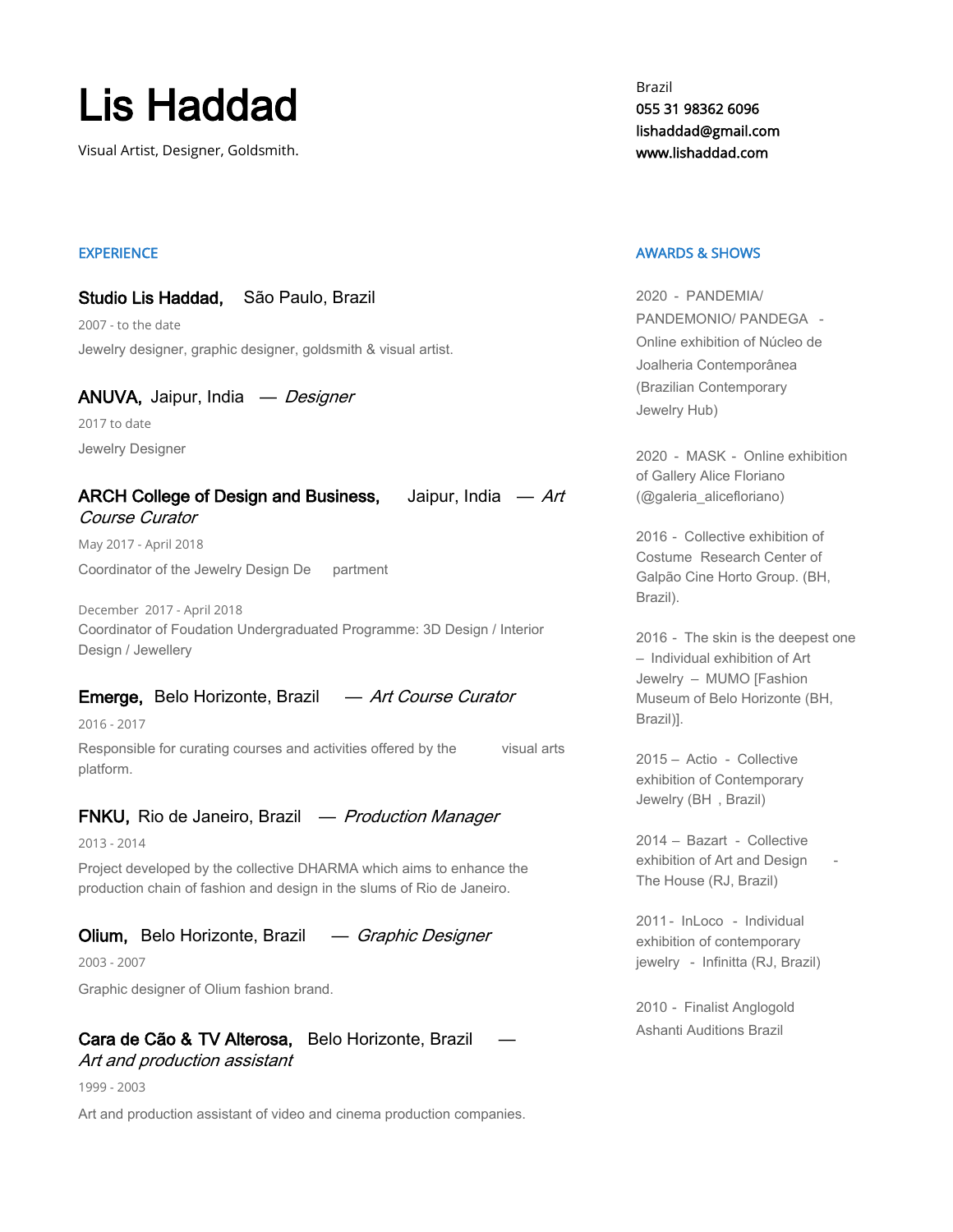#### EDUCATION

#### University Center of Belo Horizonte, Belo Horizonte, Brazil

— Bachelor Degree in Social Communication

January 2000 - December 2003

# University of Minas Gerais, Belo Horizonte — Postgraduated

in Design of Gems and Jewelry

2009

## Jewellery School of Minas Gerais, Belo Horizonte

2009 - 2011 Goldsmith training

#### **PROJECTS**

#### The Expanded Jewelry

2015 to date

Creator and m ediator of the creative process laboratory 'The expanded jewelry". Workshop with discussions and experiments about the jewelry in the art, design and fashion.

## URDUME, Textile Art and Self Consciousness Magazine

2019 to date Writer collaborator [\(https://www.urdume.com.br/](https://www.urdume.com.br/) )

## Asian Crafts Researcher

2018 to date Part of the research was published by URDUME, textile art and self consciousness magazine

# To think and to make - Reflections around handcrafts

2020

Invited speaker to talk about Asian crafts on the online course proposed by Urdume Magazine.

## Art Director

2020

Art director of the documentary The Untouched Architecture Of Oscar Niemeyer / CONCRETE DREAMS (Fine TV & RedBull) <https://youtu.be/xceuWCtrdGA>

Art director of the videoclip Maiandeua. Singer CRONIXTA. <https://youtu.be/2pidz14MZwQ>(Fine TV)

#### **LANGUAGES**

Portuguese (m other language), English ( advanced) , Spanish (interm ediate).